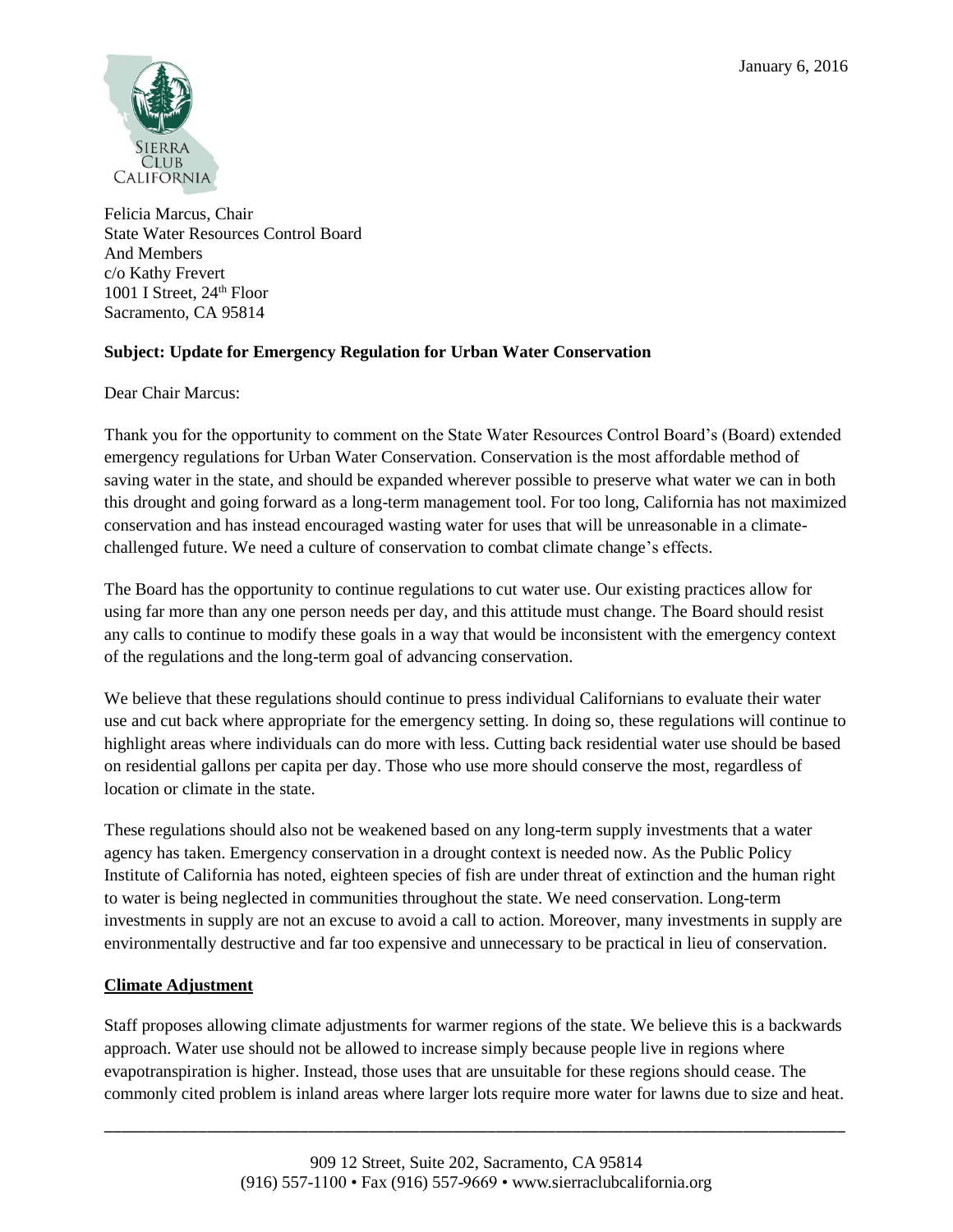This is entirely unsustainable, and the Board should not allow these ornamental landscapes to escape cuts in consumptive use when a long-term replacement of lawns with drought tolerant plants would both decrease water for this drought and future droughts. The Board should continue to reject adjustments for climate, and instead require people to adapt to the climate they live in.

### **Drought Resilient Sources of Supply Credit**

We oppose the staff proposal to reduce conservation needs based on the use of drought resilient sources of supply. Conservation of water represents a cheaper and more environmentally conscious alternative than indirect potable reuse and desalination of water. There is no evidence that conservation serves as any sort of impediment towards developing these sources of water, and should continue as a portfolio approach to handling water management.

Conservation needs to be a way of life for Californians, and we cannot just send a message that agencies can spend their way into unsustainable uses. This will only needlessly increase the cost of water for the public, when smarter approaches through conservation exist. We support indirect potable reuse as a smart means of increasing water supply, but these projects should only be prioritized once individual water use is at a sustainable level through conservation. Desalination of seawater should not be promoted by the Board, as it is environmentally devastating and increases overall greenhouse gas emissions greatly.

Conservation, not expensive new treatment plants, are the priority of these regulations. In this emergency context, conservation is needed to reduce demand now. The Board should not provide credits to avoid conservation due to any ongoing supply created.

# **Non-Probable Recycled Water Use Credit**

We support staff's rejection of any credits for non-potable recycled water. Non-potable recycled water is not counted when factoring in the use of water as is, so its use as a credit could actually incentivize using more water than before.

# **Groundwater Credits**

We support the staff recommendation to refuse credits for groundwater use. Again, a broad cultural change is necessary for water use in the state. While groundwater is best utilized as a long-term drought supply, this does not mean this groundwater can be used recklessly. The staff recommendation correctly notes that there is too little information on groundwater extraction and use to fully ensure that creating a credit for its use would not harm the state.

### **Elimination of Commercial Agriculture Exclusion**

We oppose any exclusion of commercial agriculture from conservation regulations. All sectors should conserve water, regardless of the agency that supplies the water. Agriculture should not be exempted when there are numerous efficiency improvements and other methods available to curtail use. Precise irrigation

\_\_\_\_\_\_\_\_\_\_\_\_\_\_\_\_\_\_\_\_\_\_\_\_\_\_\_\_\_\_\_\_\_\_\_\_\_\_\_\_\_\_\_\_\_\_\_\_\_\_\_\_\_\_\_\_\_\_\_\_\_\_\_\_\_\_\_\_\_\_\_\_\_\_\_\_\_\_\_\_\_\_\_\_\_\_\_